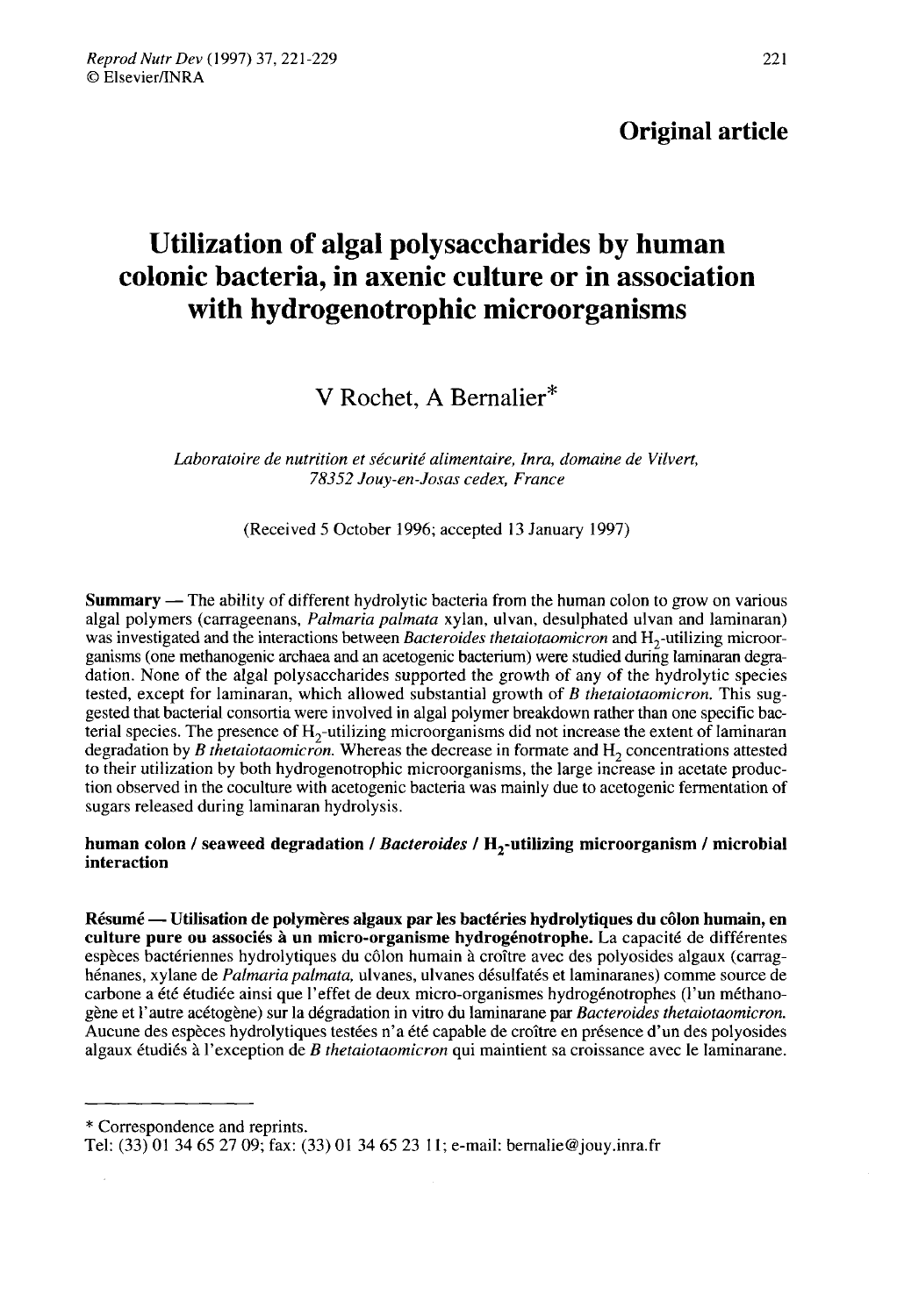Des consortia bactériens sembleraient donc nécessaires à la dégradation de ces composés algaux plutôt qu'une espèce bactérienne seule. La présence d'un micro-organisme hydrogénotrophe ne s'est pas traduite par une augmentation de la quantité de laminarane dégradée par B thetaiotaomicron. La diminution des concentrations de formate et de  $H<sub>2</sub>$  dans les deux cocultures témoigne de leur utilisation par les deux types de micro-organismes hydrogénotrophes. En revanche, la forte augmentation d'acétate observée dans la coculture avec la bactérie acétogène s'explique principalement par la fermentation homoacétique des oses issus de l'hydrolyse du laminarane.

#### côlon humain / dégradation des algues / Bacteroides / micro-organisme hydrogénotrophe / interaction microbienne

#### INTRODUCTION

Macroalgae are composed of three different classes depending on the nature of their pigments: brown (Phaeophyceae), red (Rhodophyceae) and green (Chlorophyceae) algae. Brown and red algae are the principal sources of commercial interest. They are used both as dietary constituents as well as thickening, gelling and stabilizing agents (alginates, agars, carrageenans) by the colloid industry (Jensen, 1993).

The major components of seaweeds are carbohydrates which account for approximately SO% of their dry matter, and are essentially reserve and cell-wall polysaccharides (Darcy-Vrillon, 1993; Mabeau and Fleurence, 1993). Seaweeds are particularly rich in dietary fibres of which more than 50% are water soluble (Lahaye, 1991). The higher content of soluble dietary fibres in algae compared to that observed in land plants is of particular interest. The soluble polysaccharides recognized as dietary fibres are agars, carrageenans and xylans from red seaweeds, sulfated rhamnoxyloglucuronans from green seaweeds, together with algi nates and fucans from brown seaweeds. Most are gel-forming and viscous polymers. The insoluble polymers are essentially cellulose, xylans and mannans (Lahaye, 1991). Laminarans constitute the sole reserve polysaccharides which are classified as fibres.

Therefore, most algal polysaccharides cannot be broken down by human digestive

enzymes, and reach the large intestine where they constitute a source of carbon and energy for the different species of anaerobic bacteria growing here. The anaerobic degradation of organic matter (from both endoge nous and dietary origin) in the colon depends on the participation of different groups of microorganisms which have developed complex and diversified interactions constituting a trophic chain. Polysaccharides are broken down by microorganisms into soluble sugars that are fermented by both degrading and fermentative populations. Fermentation of these polysaccharides leads to the production of short chain fatty acids (SCFA), mainly acetate, propionate and butyrate and the gases  $CO<sub>2</sub>$  and H<sub>2</sub> (Macfarlane and Cummings, 1991) Hydrogen, which is derived entirely from fermentation reactions, is in part removed through its excretion in breath or flatus. The main pathway of  $H_2$  disposal however involves its reutilisa-<br>tion by  $H_2$ -consuming microorganisms, the gases  $CO_2$  and  $H_2$  (Macfarlane and<br>the gases  $CO_2$  and  $H_2$  (Macfarlane and<br>Cummings, 1991) Hydrogen, which is<br>derived entirely from fermentation reac-<br>tions, is in part removed through its excre-<br>tion in breath o where it is an electron donor and energy source for several reactions including dissimilatory nitrate reduction, methanogenesis, dissimilatory sulfate reduction and reductive acetogenesis (Durand et al, 1996; Bernalier et al, 1996a). The role of  $H_2$ -utilizing microorganisms is fundamental for the maintenance of the overall process of organic matter degradation in anaerobic ecosystems.

The aim of the present work was to investigate the ability of different hydrolytic bacteria belonging to the dominant human flora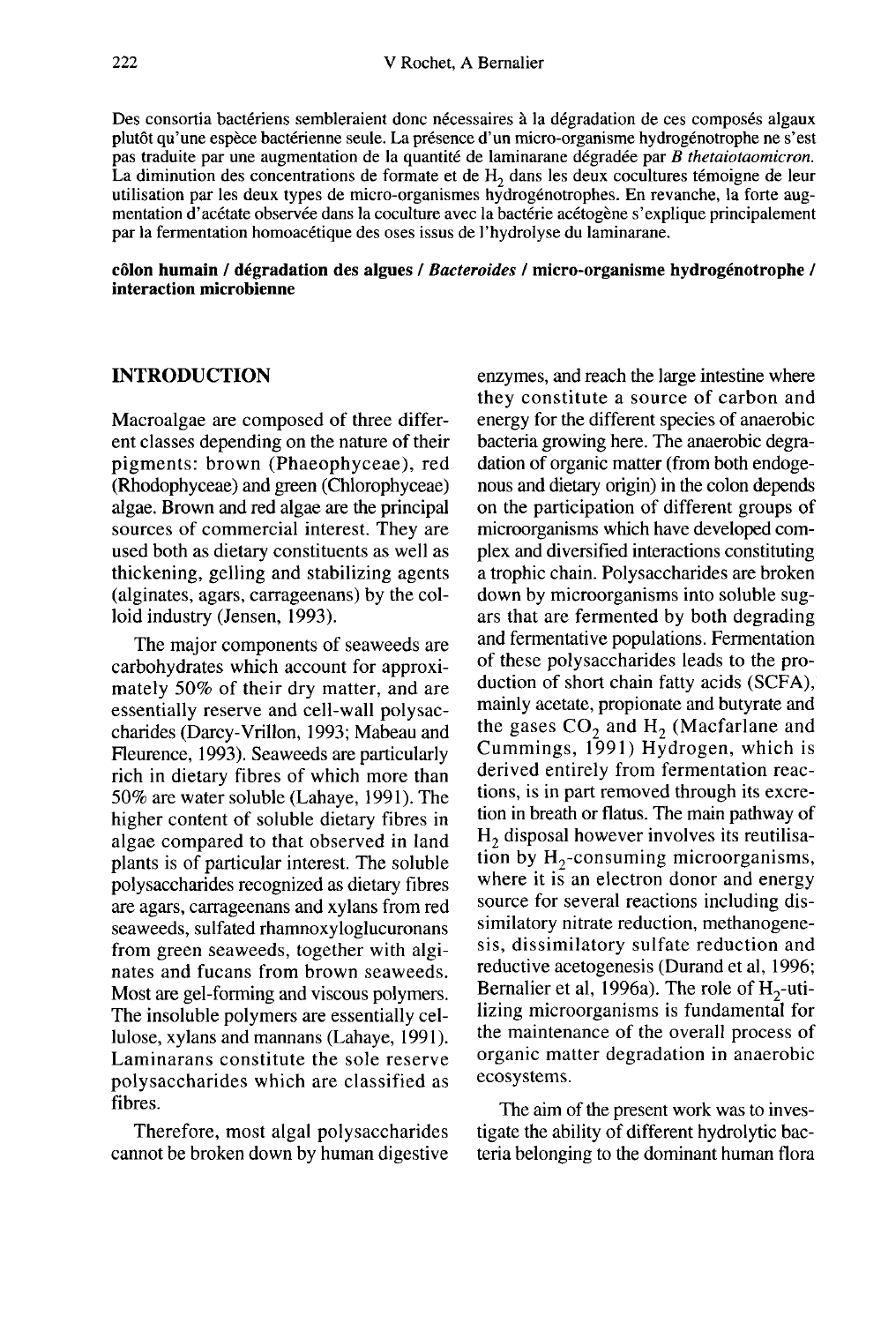to grow on various algal polymers. Furthermore, the interactions between Bacteroides thetaiotaomicron, one of the main polysaccharides-degrading bacteria in the human colon, and two different hydrogenotrophic species, a methanogenic archaea (Methanobrevibacter smithii) and an acetogenic bacterium (Clostridium sp, strain M5a3) isolated from human feces in our laboratory (Bemalier et al, 1996b) were studied in vitro during laminaran fermentation.

#### MATERIALS AND METHODS

#### Sources of organisms

The hydrolytic bacterial species studied were either obtained from culture collections or were isolated from human feces at the Dunn Clinical Nutrition Centre (Cambridge, UK). Ruminococcus gnavus 29149 and Ruminococcus obeum 29174 came from the American Type Culture Collection. Bacteroides thetaiotaomicron 5482, Bacteroides vulgatus 4245 and Bacteroides distasonis 4243 were kindly provided by Prof AA Salyers (University of Illinois, Urbana-Champaign, USA). Strains 22, 38 identified as bifidobacteria and strains 4ii, li, 2i, 5i, 10i, 15i identified as clostridia were a gift from Dr C Michel (INRA, Nantes, France) who isolated them from batch cultures of human feces adapted to ulvan (strain 4ii) or Ulva sp. yers (University of Illinois, Urbana-Cham-<br>gn, USA). Strains 22, 38 identified as bifi-<br>acteria and strains 4ii, 1i, 2i, 5i, 10i, 15i iden-<br>ed as clostridia were a gift from Dr C Michel<br>RA, Nantes, France) who isolated th

(strain M5a3) was isolated in our laboratory from a fecal sample of a non-methanogenic subject (Bernalier et al, 1996a). Strain M5a3 (DSM 10510) corresponds to a new species of the genus Clostridium (unpublished data). Methanobrevibacter smithii 861 came from the Deutsche Sammlung von Microorganismen und Zellkulturen GmbH.

#### Media and growth conditions

The methods used for preparing the prereduced medium and the anaerobic culture techniques were those described by Hungate (1969). The basal medium used was the semi-synthetic modified AC-21 medium (Bernalier et al, 1996c) supplemented with 1 mg/L hemin (AC-21 h). Supplementation of basal AC-21 h with 10% centrifuged rumen fluid was used in some experi ments. The culture media were prepared and kept under a  $100\%$  CO<sub>2</sub> gas phase and dispensed in 10 mL into serum-capped tubes (Bellco Glass Inc, Vineland, NJ, USA).

#### Utilization of algal substrates by hydrolytic bacterial species

The utilization of the different algal substrates by colonic microorganisms was determined using basal AC-21 h medium containing 2 g/L of seaweed product as the sole carbon source. The seaweed products tested were lambda, iota and kappa carrageenans, Palmaria palmata xylan, ulvan and desulfated ulvan, which were kindly provided by Dr M Lahaye (INRA, Nantes, France) and laminaran (Sigma). Potato soluble starch from (Sigma) was used as a bacterial growth control.

The bacterial inocula consisted of 0.3 mL of a 20 h culture grown on glucose (2 g/L) AC-21 h medium. Cultures were incubated at 37 °C and bacterial growth was followed over 8 days by measuring the absorbance with a Spectronic 20D spectrophotometer ose (2 g/L) AC-21 h<br>ubated at 37 °C and<br>wed over 8 days by<br>at 600 nm (OD<sub>600</sub>)<br>pectrophotometer (Bioblock Scientific, lilkirsh, France). The ability of algal products to support growth of the strains was considered as positive when the culture could be maintained on the same substrate after three transfers. In addition, the  $OD<sub>600</sub>$  of the culture had to be twice that observed on the basal substrate free medium after 48 h incubation at  $37^{\circ}$ C. ture could be maintained on the same substrate<br>after three transfers. In addition, the OD<sub>600</sub> of<br>the culture had to be twice that observed on the<br>basal substrate free medium after 48 h incuba-<br>tion at 37 °C.<br>**Coculture s** 

# Coculture studies with Bacteroides thetaioorganisms

Coculture experiments were done using the AC-21 h medium containing laminaran (5 g/L) as sole carbon source. Monocultures of  $B$  thetaiotaomicron and cocultures were inoculated with 0.2 mL of a 4 h culture of the hydrolytic bacterium, exhibiting an  $OD_{600}$  equivalent to 0.3 on the laminaran growth medium. The acetogenic strain inoculation was 0.3 mL of a 24 h culture on glucose growth medium. Cocultures with  $B$ thetaiotaomicron and Clostridium sp strain M5a3 were performed by inoculating the two strains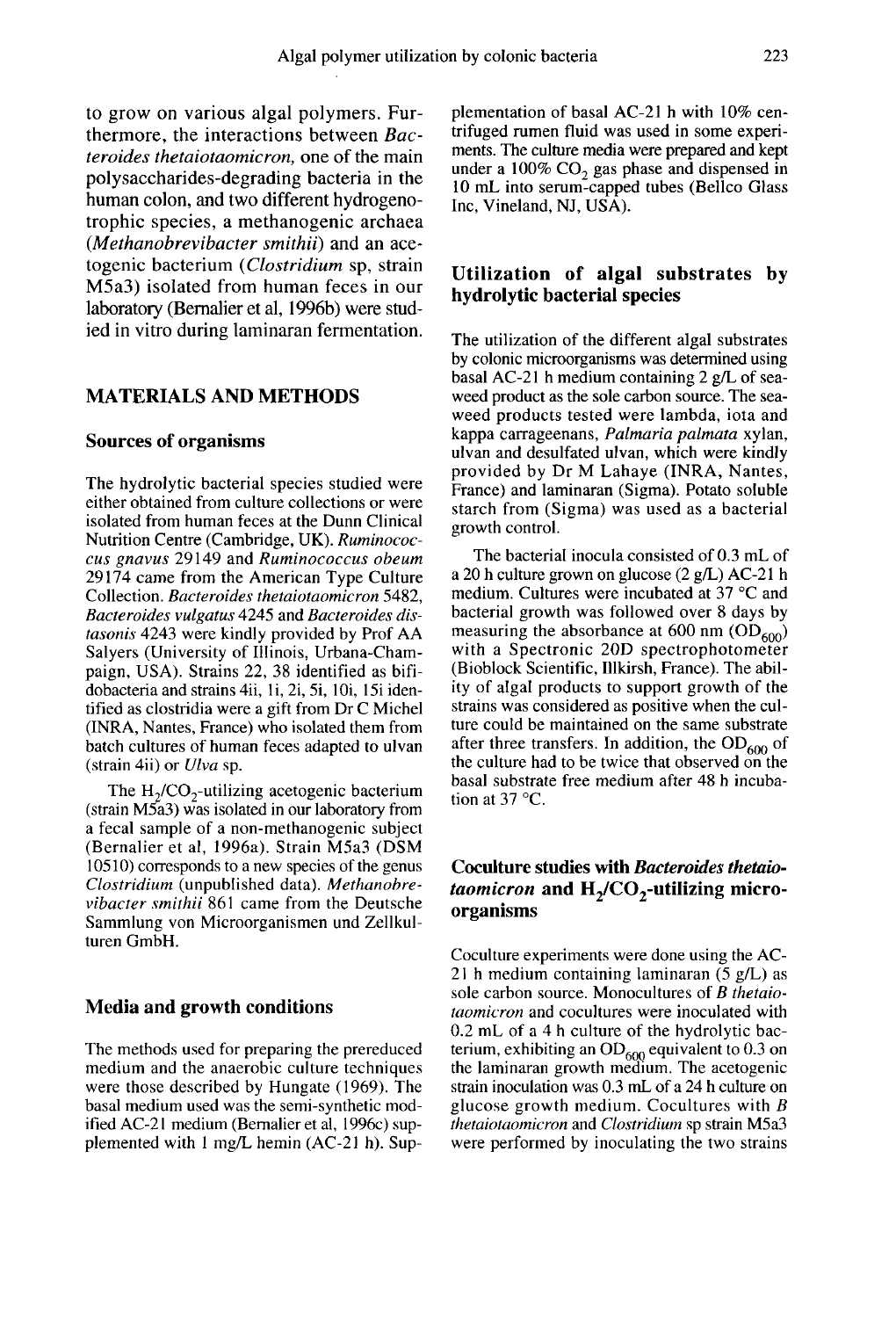simultaneously. In contrast, the methanogenic strain was inoculated 5 days before the hydrolytic bacterium in the studies with B thetaiotaomicron and M smithii. The preculture of M smithii (0.5 mL inoculum per tube) was carried out under<br>a gas phase composed of  $H_2/CO_2$  (60/40, v/v) at bacterium in the studies with *B thetaiotaomicron*<br>and *M smithii*. The preculture of *M smithii*<br>(0.5 mL inoculum per tube) was carried out under<br>a gas phase composed of  $H_2/CO_2$  (60/40, v/v) at<br>an initial pressure of 2 a gas phase composed of  $H_2/CO_2$  (60/40, v/v) at<br>an initial pressure of 202 kPa. When the<br>methanogenic preculture had reached an OD<sub>600</sub><br>of 0.2 (after 5 days incubation), the tubes were of 0.2 (after 5 days incubation), the tubes were<br>flushed with  $100\%$  CO<sub>2</sub> to eliminate the remain-<br>ing H<sub>ra</sub> and CH<sub>ra</sub> produced by the methanogenic flushed with 100%  $CO_2$  to eliminate the remain-<br>ing H<sub>2</sub> and CH<sub>4</sub> produced by the methanogenic organism. The hydrolytic bacterium was subsequently inoculated into these coculture tubes. Monocultures and cocultures were incubated at 37 °C for 2, 3, 4, 6 and 8 days. After incubation, bacterial growth was stopped by rapidly freezing the cultures at  $-20$  °C.

Hydrogen and methane concentrations in the head space gas of each culture tube were measured by gas chromatography as described by Czerkawski and Clapperton (1968). The bacterial cultures were then centrifuged at  $12\ 000\ g$  for 20 min at 4 °C and the supernatants were stored at  $-20$  °C after addition of 10  $\mu$ LHgCl<sub>2</sub>. The soluble fermentation products were measured by capillary gas chromatography, after conversion to tertiary butyldimethylsilyl derivates according to the method of Richardson et al (1989).

The residual laminaran contained in the super-<br>natans was hydrolysed with  $H_2SO_4$ , 15 M at 4 °C for 1 min, then at 20  $\rm{^{\circ}C}$  for 2 min and finally at 100 °C for 3 min. The released hexoses and the residual sugars were further measured colorimetrically using the cysteine-sulfuric acid method described by Dische ( 1963). The amount of glu cose residues remaining in the cultures was determined enzymatically using glucose 6P dehydrogenase (Boehringer-Mannheim).

#### RESULTS

#### Utilization of seaweed polysaccharides by hydrolytic bacteria

Algal polysaccharides failed to support the growth of any of the Bacteroides and Ruminococcus species studied, with the exception of laminaran, which allowed substantial growth of B thetaiotaomicron  $(OD_{600} = 0.695 \pm 0.06$  on laminaran-AC-21 h medium versus  $0.277 \pm 0.01$  on substrate-free control medium) (table I). However, the growth of this bacterial species on laminaran was significantly slower than that observed on soluble starch. This last polysaccharide also supported the growth of the largest number of bacterial species tested (table I). Among the eight strains isolated from human feces adapted to grow on seaweed-products Ulva sp and ulvan, only one Clostridium species (10i) could be maintained on xylan from Palmaria palmata,

| Growth substrates      | <i>Bacteroides</i><br>thetaiotaomicron | vulgatus | distasonis | Bacteroides Bacteroides Ruminococcus Ruminococcus<br>gnavus | obeum |
|------------------------|----------------------------------------|----------|------------|-------------------------------------------------------------|-------|
| Lambda carrageenans    | _a                                     |          |            |                                                             | nd    |
| Iota carrageenans      |                                        |          |            |                                                             | nd    |
| Kappa carrageenans     |                                        |          |            |                                                             | nd    |
| Laminaran              | $+^{\rm b}$                            |          |            |                                                             |       |
| Ulvan                  |                                        |          |            |                                                             |       |
| Desulfated ulvan       |                                        |          |            |                                                             |       |
| Palmaria palmata xylan |                                        |          |            |                                                             |       |
| Potato soluble starch  |                                        |          | ┿          |                                                             |       |

**Table I.** Growth of human colonic bacterial species on different algal substrates.

<sup>a</sup> -: same OD<sub>600</sub> in control and test media. <sup>b</sup> +: OD<sub>600</sub> in test medium is twice the OD<sub>600</sub> in control medium.<br><sup>c</sup> + +: OD<sub>600</sub> in test medium is three times higher than OD<sub>600</sub> in control medium. nd: not determined

Each measurement  $OD_{600}$  was performed three times, with triplicate cultures observed each time. Test medium contained 2 g/L of substrate whereas control medium was a substrate free medium.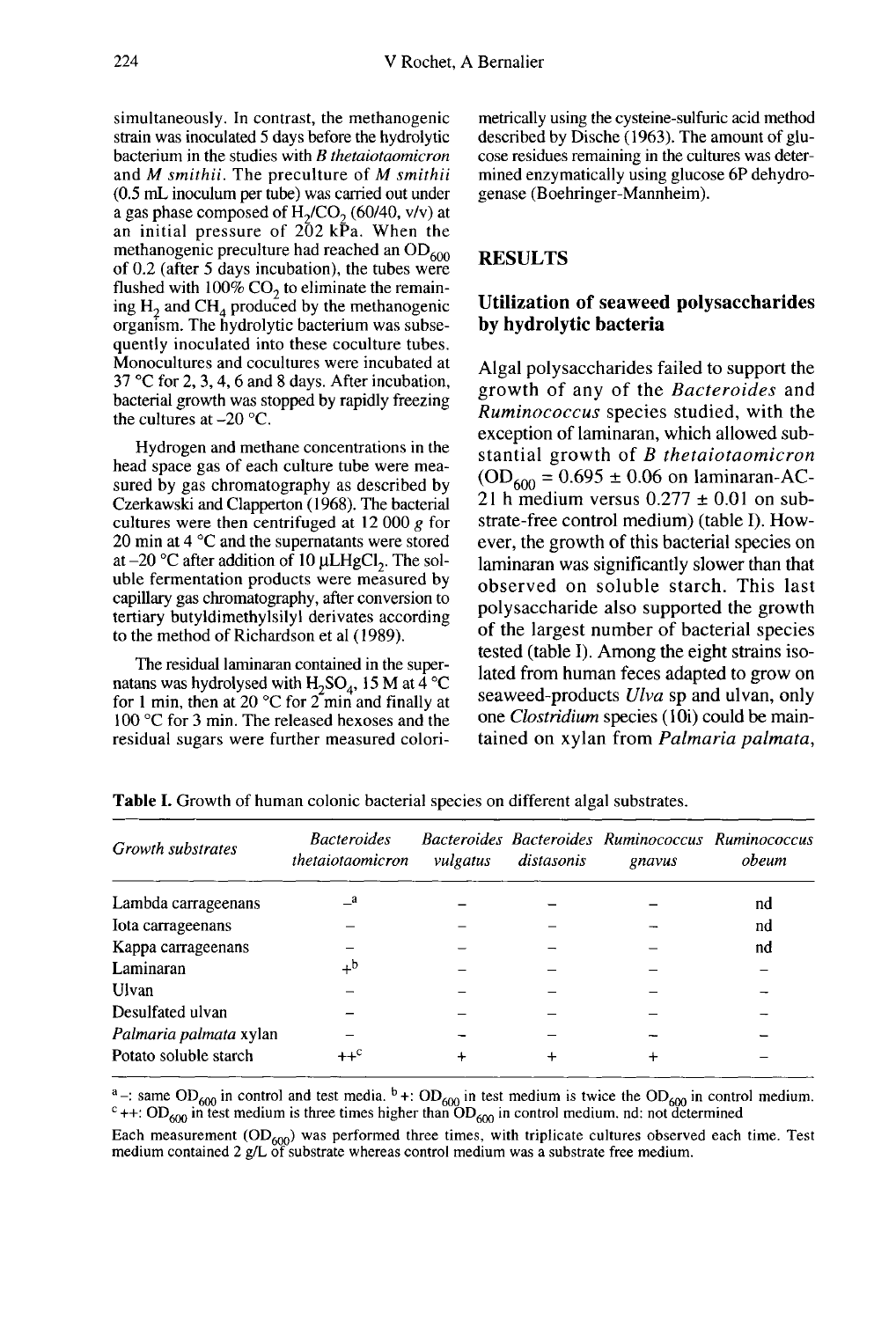ulvan and desulfated ulvan, although growth was poor (data not shown). Ulvan and xylan from Palmaria palmata also supported moderate growth of Clostridium strain 15i and Clostridium strain 2i. In contrast, none of the Bifidobacterium strains tested utilized algal polymers as carbon sources. Supplementation of the semi-synthetic modified AC-21 h medium with 10% rumen fluid did not improve the ability of any of the bacteria to grow on algal substrates (data not shown).

From these results, B thetaiotaomicron was selected for further studies on the degradation of laminaran, in association with  $H_2$ -<br>utilizing microorganisms.

# Laminaran degradation by B thetaiotaomicron in axenic cultures and cocul-Trom alcose results, *D i*ncreasing the mass selected for further studies on the degradation of laminaran, in association with  $H_2$ -utilizing microorganisms.<br> **Laminaran degradation by** *B thetaio-taomicron* in axenic isms

The extent of laminaran utilization by B thetaiotaomicron was not increased by the presence of any of the hydrogenotrophic microorganisms (fig 1). Although the initial rate of laminaran degradation was sig-



Fig 1. Kinetics of laminaran degradation by Bacteroides thetaiotaomicron in monoculture  $(\blacksquare)$  or in cocultures with the acetogenic bacterium. Clostridium sp strain M5a3 (O) or with *Methanobrevibacter smithii*  $(\Delta)$ .

Each point represents the mean value of three determinations  $\pm$  standard error.

nificantly higher in the presence of M smithii  $(1.13 \pm 0.23$  g of laminaran degraded in the coculture versus  $0.38 \pm 0.21$  g in the monoculture after 2 days of incubation), the final extent of substrate breakdown (8 days of incubation) was significantly lower in the coculture than in the monoculture. In coculmificantly higher in the presence of *M smithit* (1.13  $\pm$  0.23 g of laminaran degraded in the coculture versus 0.38  $\pm$  0.21 g in the mono-<br>culture after 2 days of incubation), the final<br>extent of substrate breakdown ( strain, the initial rate of laminaran degradation was similar to that of the monoculture  $(fig 1)$ . A small decrease in the total amount of substrate used was observed after 8 days of incubation in this coculture compared to the monoculture (fig 1). Glucose did not accumulate in the acetogenic coculture as it did in the monoculture, while this substrate was found in higher concentrations in the presence of the methanogen (0.28  $\pm$  $0.08$  g/L versus  $0.73 \pm 0.23$  g/L respectively).

In the axenic culture of B thetaiotaomicron, the major end-products of laminaran fermentation were acetate, propionate, succinate, formate and  $H_2$  (table II). When Methanobrevibacter smithii was cocultivated with *B thetaiotaomicron*, methane was detected in the gas phase of the coculture whereas  $H<sub>2</sub>$  and formate did not accumulate (table II). Acetate was found in greater amounts in coculture than in axenic culture. Similarly, acetate production increased while formate and  $H_2$  concentrations decreased in coculture with the acetogenic bacteria (table II). Trace amounts of  $H<sub>2</sub>$  however could be detected in the gas phase of the coculture with the acetogenic strain, even after 8 days of incubation, whereas this gas totally disappeared in the presence of M smithii (table II). In contrast, higher acetate production was found in coculture with the acetogen than in the methanogenic association.

Analysis of laminaran fermentation prod ucts in the *Bacteroides* – acetogen coculture showed that the acetate production mainly increased after 2 days of incubation, while  $H<sub>2</sub>$  and formate no longer accumulated. The small amounts of ethanol and lac-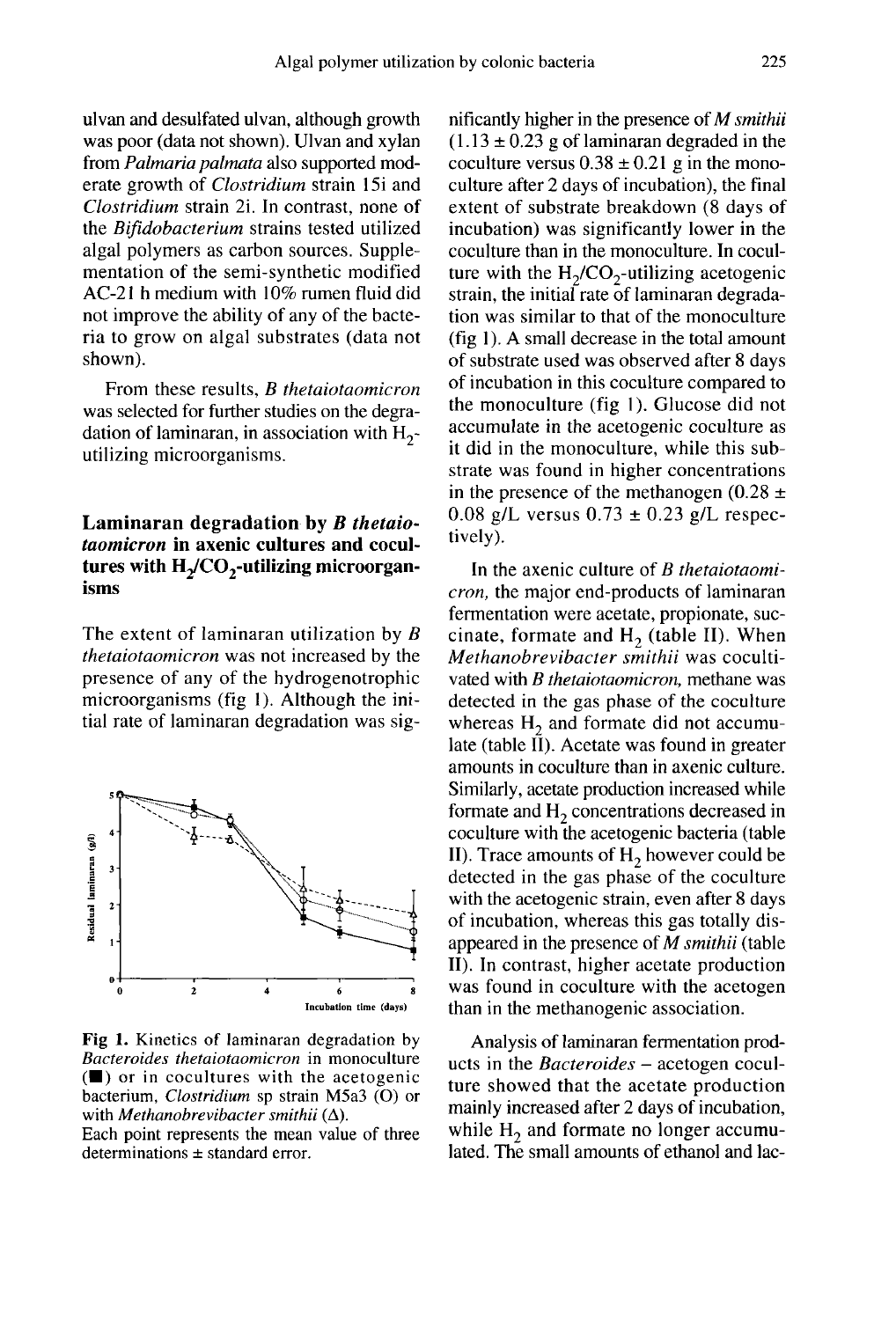| End-products<br>(mM/100mM of<br>hexoses fermented) | <b>B</b> thetaiotaomicron | <b>B</b> thetaiotaomicron<br>+ Clostridium strain M5a3 | <b>B</b> thetaiotaomicron<br>$+$ <i>M</i> smithii |  |
|----------------------------------------------------|---------------------------|--------------------------------------------------------|---------------------------------------------------|--|
| Formate                                            | $6.0 \pm 0.1$             | 0.0                                                    | 0.0                                               |  |
| Acetate                                            | $80.5 \pm 6.6$            | $124.4 \pm 15.0$                                       | $97.0 \pm 9.3$                                    |  |
| Propionate                                         | $48.5 \pm 0.6$            | $43.0 \pm 5.0$                                         | $54.5 \pm 19.0$                                   |  |
| Succinate                                          | $5.2 \pm 2.9$             | $4.0 \pm 0.3$                                          | $6.3 \pm 8.6$                                     |  |
| H <sub>2</sub>                                     | $1.6 \pm 0.3$             | $0.6 \pm 0.1$                                          | 0.0                                               |  |
| CH <sub>4</sub>                                    | 0.0                       | 0.0                                                    | $7.9 \pm 0.5$                                     |  |
| $%$ C recovery <sup>a</sup>                        | 60                        | 69                                                     | 70                                                |  |

Table II. End-products of laminaran fermentation (obtained after 8 days of incubation) formed by Bacteroides thetajotaomicron in axenic culture or in coculture with Methanobrevibacter smithii or with the acetogenic bacterium, *Clostridium* sp strain M5a3.

Each value represents the means of three cultures  $\pm$  standard error. <sup>a</sup> Percentage of carbon recovery did not take into account cell carbon.

tate produced by B thetaiotaomicron in monoculture (1.0 and 0.5 mM respectively) were not detected in the two cocultures (data not shown). In contrast, propionate and succinate productions did not appear to be affected by coculture with hydrogenotrophic microorganisms (table II).

#### DISCUSSION

This study showed that most of algal polysaccharides tested, from three different classes of seaweeds, failed to support the growth of the majority of hydrolytic species from the dominant human microflora. The capacity of bacterial strains to grow, in vitro, with complex algal polysaccharides as carbon sources has not been studied extensively, although more work has been done on the ability of the whole fecal flora to ferment these substrates (Michel and Macfarlane, 1996).

We demonstrated that the three different types of carrageenans from red seaweeds did not support significant growth for any of the bacterial species tested. Similarly, Salyers et al (1977b) have shown the inability of a pure culture of intestinal bacteria to ferment carrageenans in vitro. Our results were consistent with the previous studies reported by Michel and Macfarlane (1996) who demonstrated that the human colonic microflora could chemically modify carrageenans rather than metabolize them.

In contrast, xylan from Palmaria pal mata appeared to be highly fermented within the first 6 h of incubation with a human fecal microflora (Lahaye et al, 1993). However, only a few Clostridium strains (2i, 10i, 15i) showed any ability to grow on this substrate. Salyers et al (1981) observed that oligomers of different sizes were released from nonalgal xylan by pure cultures of Bacteroides ovatus and Bacteroides eggerthii. However, the Bacteroides species tested in our study failed to show the same ability to degrade xylan from seaweed.

Adaptation of the fecal microflora to grow on ulvan or desulfated ulvan from Ulva sp did not enhance the ability of the predominant bacterial species to use them as growth substrates. Only two clostridia (10i and 15i), isolated from these adapted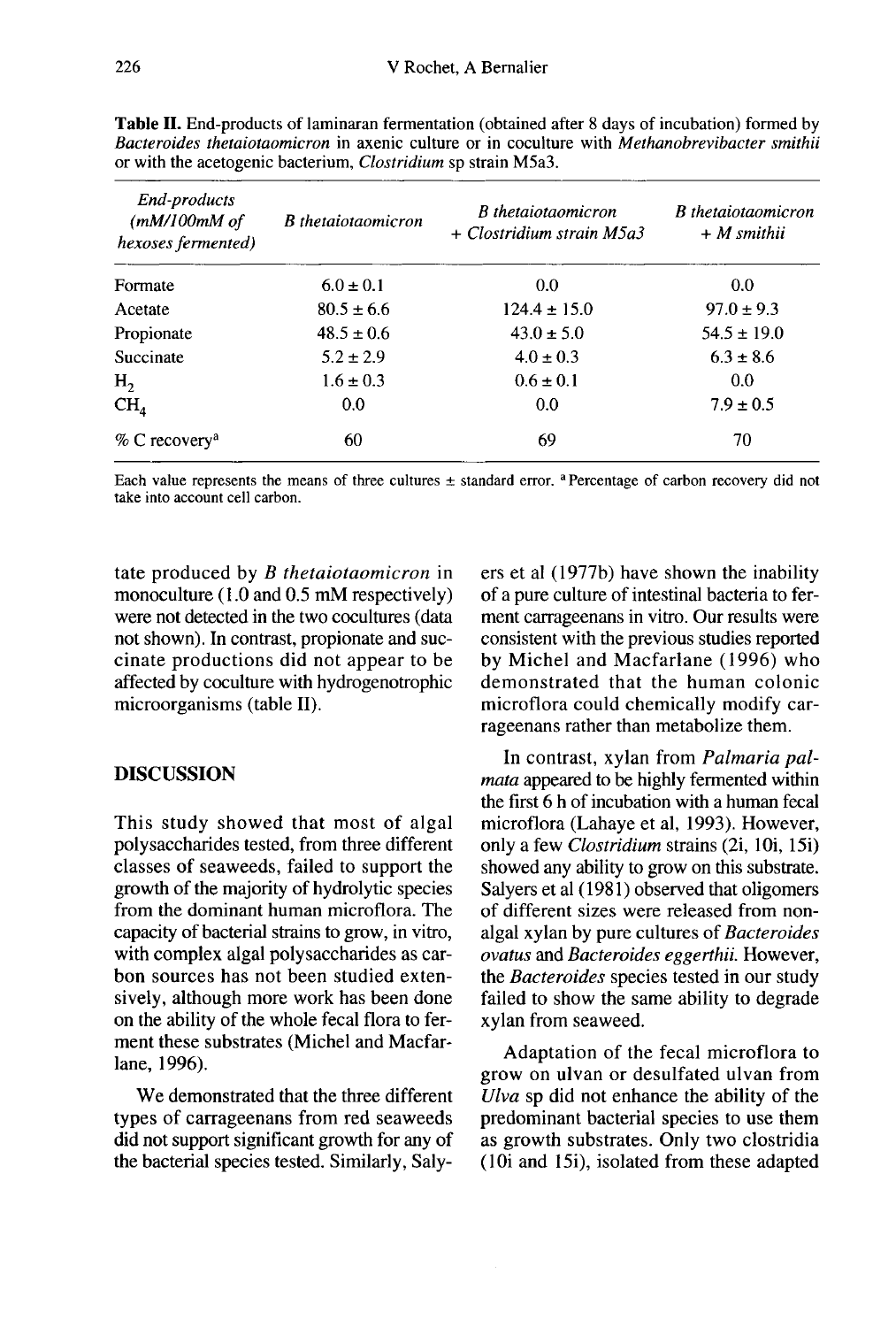microbiotas, were able to grow on these polysaccharides. Similarly, Bobin-Dubigeon et al (1994) and Durand et al (unpublished data) observed that ulvan and desulfated ulvan were poorly fermented by human fecal flora.

Since most of these algal polymers are chemically modified or fermented by mixed populations of intestinal bacteria, while pure cultures of the predominant bacteria in these communities failed to grow with these substrates, it is suggested that breakdown of these algal polysaccharides requires the involvement of more than one bacterial species. Due to the unusual chemical composition of these algal polymers, it is likely that the contribution of several polymerdegrading species may be necessary to significantly degrade these substrates. This would explain our inability to find pure bacterial cultures capable of growing efficiently on these algal polymers.

Laminaran was the sole algal polysaccharide able to support a substantial growth of Bacteroides thetaiotaomicron. This substrate has previously been shown to be highly fermented by the human fecal flora (Michel et al, 1996). In earlier studies, laminaran degrading bacteria were mainly found to belong to the genus Bacteroides (Saly ers et al, 1977a, b). These bacteria possess all of the cell-bound inducible laminarases and  $\beta$ -glucosidases (Salyers et al, 1977c) necessary to fully degrade this polymer which is composed of  $\beta$ -1,3 linked glucans. These have a low degree of polymerization which is composed of  $p-1,3$  linked glucans.<br>These have a low degree of polymerization<br>and contain  $\beta$ -1,6 linkages and mannitol<br>residues on the reducing ends (Michel and residues on the reducing ends (Michel and Macfarlane, 1996). The main laminaran degradation product by strains of B thetaiotaomicron was glucose (Salyers et al, 1977c). which is composed of  $p-1,3$  linked glucans.<br>These have a low degree of polymerization<br>and contain  $\beta$ -1,6 linkages and mannitol<br>residues on the reducing ends (Michel and<br>Macfarlane, 1996). The main laminaran<br>degradation

degradation by *B thetaiotaomicron*. Similarly, no enhancement of plant cell wall degradation by Bacteroides species was shown to occur in the presence of  $M$  smithii (Stewart et al, 1990). While Morvan et al ( 1996) also reported a similar lack of effect on fermentation with some rumen acetogenic strains, on the rate of cellulose breakdown by R flavefaciens, methanogens and acetogens were shown to increase cellulose degradation by rumen fungi and Ruminococcus albus respectively (Bemalier et al, 1991; Morvan et al, 1996). This enhancement of down by *R flavefaciens*, methanogens and<br>acetogens were shown to increase cellulose<br>degradation by rumen fungi and *Ruminococ-*<br>cus albus respectively (Bernalier et al, 1991;<br>Morvan et al, 1996). This enhancement of<br>poly ing microorganisms is known to be due to a reduction in the  $H_2$  partial pressure by  $H_2$ -<br>consuming syntrophy (Wolin and Miller, 1983). In our experiments, the absence of effect of hydrogenotrophic microorganisms on laminaran degradation by B thetaiotaomicron could be explained by the fact that this hydrolytic species is a weak  $H<sub>2</sub>$  producer. Therefore, the elimination of  $H<sub>2</sub>$  in the coculture was probably too low to have a major influence on polysaccharide degradation. Similarly, utilization of  $H_2$  by M smithii did not induce metabolic shifts in  $B$ thetaiotaomicron. Because the methane production remained very low, it is likely that the growth of the methanogen in the coculture was limited, probably due to a low availability of  $H<sub>2</sub>$  and formate. It is therefore difficult to assume that the small increase in acetate production by B thetaio*taomicron* was a consequence of  $H<sub>2</sub>$  re-utilization by the methanogens as was demonstrated with R albus and rumen fungi (Wolin and Miller, 1983; Bemalier et al, 1991; Mor van et al, 1996). In contrast, large amounts of acetate were observed in coculture with the acetogenic strain.This increase in acetate production however appeared to be mainly due to sugar fermentation by the acetogen. Glucose released from laminaran degradation by B thetaiotamicron could undoubtedly be consumed by the acetogenic organism which was previously shown to form large amounts of acetate from this sugar (Bemalier et al, 1996b). Acetate was also derived in part from the acetogenic<br>metabolism of  $H_2$  and formate, mainly dur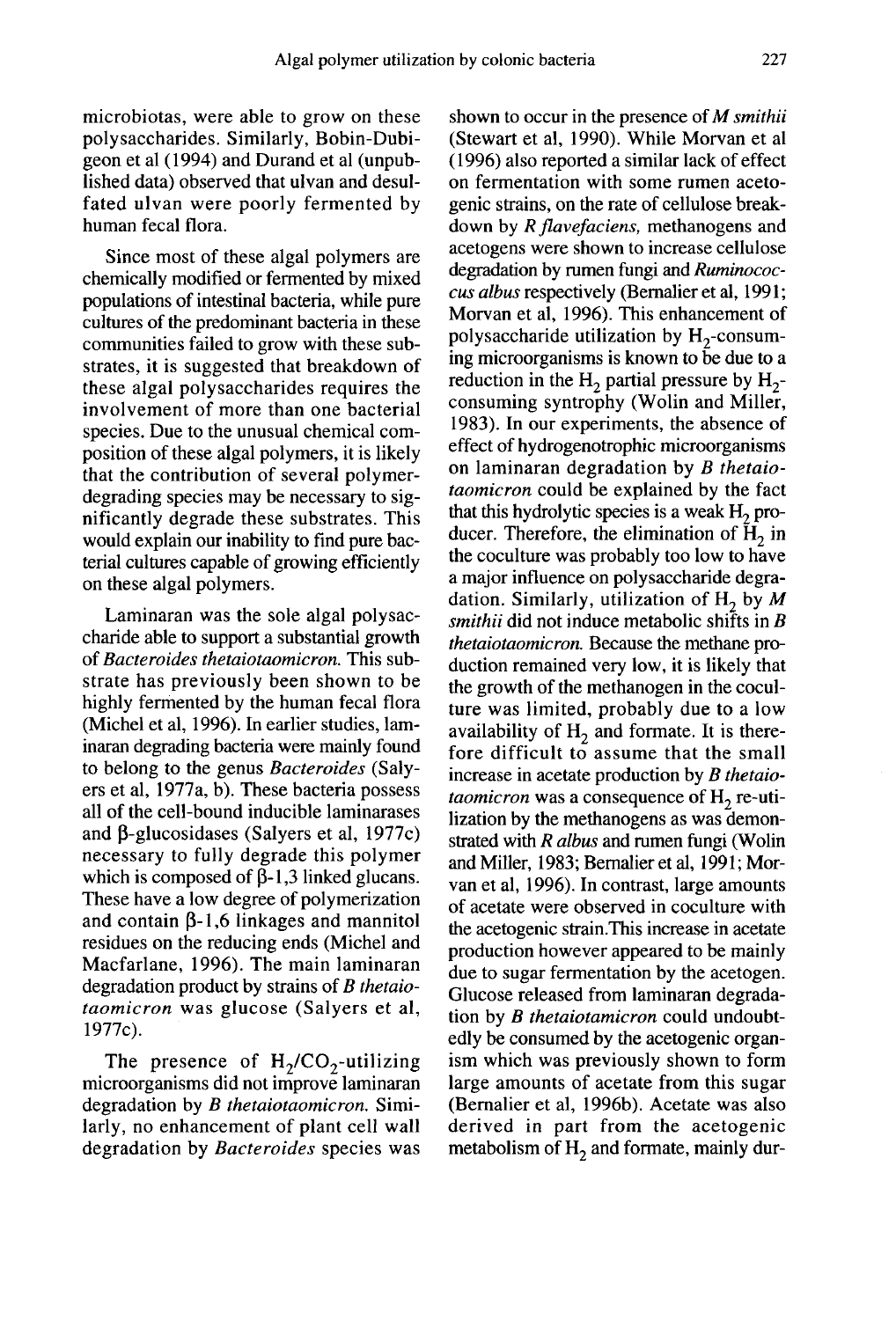ing the earlier incubation times of the cocultures. This demonstrated the ability of acetogenic bacteria from the human colon to metabolize  $H_2$  formed by hydrolytic species. However, these acetogenic bacteria appeared less efficient than methanogens in their ability to re-utilize  $H<sub>2</sub>$ , since trace amounts of this gas remained in the coculture. The important nutritional versatility of acetogens compared to methanogens, which can only use a restricted range of substrates, may influence their capacity to utilize  $H_2$ . Regulation of  $H<sub>2</sub>$  metabolism by organic compounds in colonic acetogenic bacteria may occur as shown with other acetogens such as Eubacterium limosum and Sporomusa termitida (Sharak-Genthner and Bryant, 1987; Breznak and Blum, 1991). Therefore, the role of acetogenic bacteria in  $H<sub>2</sub>$  scavenging in the colon ecosystem may largely be dependent on carbohydrate availability. The influence of organic substrates on the metabolism of  $H_2$  by colonic acetogens is now under study in our laboratory.

#### ACKNOWLEDGEMENT

We wish to thank Dr GT Macfarlane for his assistance in preparing this manuscript, and P Beaumatin for his skilled technical assistance in the chromatography analyses. This work was financially supported by a grant from the EC contract AIR 1 CT 92 518.

#### REFERENCES

- Bernalier A, Fonty G, Gouet P (1991) Cellulose degradation by two rumen anaerobic fungi in monoculture or in coculture with rumen bacteria. Anim Feed Sci Technol 32, 131-136
- Bernalier A, Lelait M, Rochet V, Grivet JP, Gibson GR, Durand M (1996a) Acetogenesis from  $H_2$  and  $CO_2$  by methane- and non methane-producing human colonic bacterial communities. FEMS Microbiol Ecol 19, 193-202 CO<sub>2</sub> by methane- and non methane-producing<br>human colonic bacterial communities. FEMS<br>Microbiol Ecol 19, 193-202<br>malier A, Rochet V, Leclerc M, Doré J, Pochard P<br>(1996b) Diversity of H<sub>2</sub>/CO<sub>2</sub>-utilizing acetogenic
- Bernalier A, Rochet V, Leclerc M, Dore J, Pochard P

bacteria from feces of non methane-producing humans. Curr Microbiol 33, 94-99

- Bernalier A, Willems A, Lelerc M, Rochet V, Collins<br>MD (1996c) Ruminococcus hydrogenotrophicus malier<br>
bacteria from feces of non methane-producing<br>
humans. *Curr Microbiol* 33, 94-99<br>
malier A, Willems A, Lelerc M, Rochet V, Collins<br>
MD (1996c) *Ruminococcus hydrogenotrophicus*<br>
sp nov, a new h<sub>2</sub>/CO<sub>2</sub>-utilizing terium isolated from human feces. Arch Microbiol 166, 176-183
- Bobin-Dubigeon C, Ray B, Lahaye M, Barry JL, Beaumatin P, Durand M (1994) Relationship between human colonic bacterial degradability and chemical structure of dietary fibres from the marine green algae: Ulva sp. Proc of the 4th Int Workshop on Oligo and Polysaccharides 21, 62
- Breznak JA, Blum JS (1991) Mixotrophy in the termite gut acetogen, Sporomusa termitida. Arch Microbio 156, 105-110
- Czerkawski JW, Clapperton JL (1968) Analysis of gases produced by metabolism of microorganisms. Lab Pract 17, 994 cont 1012-1013
- Darcy-Vrillon B (1993) Nutritional aspects of the developing use of macroalgae for human food industry. Int J Food Sci Nutr 44, S23-S35
- Dische Z (1963) New color reactions for determination of sugars in polysaccharides. Meth Biochem Anal II, 313-358
- Durand M, Bernalier A, Duré J (1996) Hydrogen metabolism in the colon. In: Dietary fibre and fer mentation in the colon. Proc Cost 92 Workshop, Espoo, Finland
- Hungate RE ( 1969) A roll-tube method for cultivation of strict anaerobes. In: Methods in microbiology (JR Norris, DW Gibons, eds), Academic Press, New York, USA, I 17-132
- Jensen A (1993) Present and future needs for algae and algal products. Hydrobiologia 260-261, 15-23
- Lahaye M (1991) Marine algae as sources of fibres: determination of soluble and insoluble dietary fibre content in some 'sea vegetables'. J Sci Food Agric 54, 587-594
- Lahaye M, Michel C, Barry JL (1993) Chemical, physico-chemical and in vitro fermentation characteristics of dietary fibres from Palmaria palmata L, Kuntze. Food Chem 47, 29-36
- Mabeau S, Fleurence J (1993) Seaweed in food prod ucts: biochemical and nutritional aspects. Trends Food Sci Technol 4, 103-107
- Macfarlane GT, Cummings JH (1991) The colonic flora: fermentation and large bowel digestive function. In: The large intestine: physiology, pathophysiology and disease (SF Philips, JH Pemberton, RG Shorter, eds), Raven Press, New York, USA, 51-92
- Michel C, Macfarlane GT (1996) Digestive fates of soluble polysaccharides from marine macroalgae: involvement of the colonic microflora and physiological consequences for the host. J Appl Bacteriol 80, 349-369